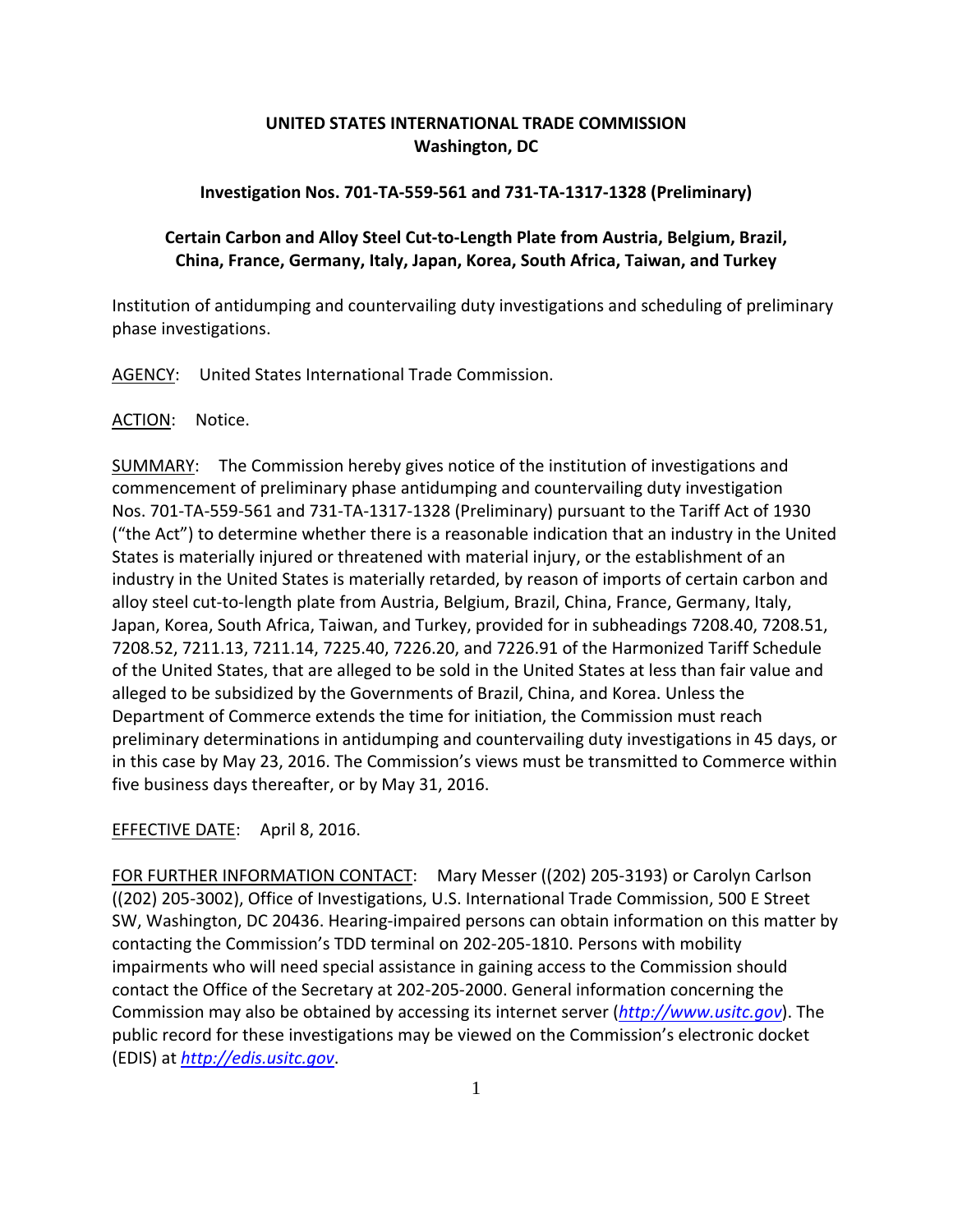## SUPPLEMENTARY INFORMATION:

Background.‐‐These investigations are being instituted, pursuant to sections 703(a) and 733(a) of the Tariff Act of 1930 (19 U.S.C. §§ 1671b(a) and 1673b(a)), in response to petitions filed on April 8, 2016, by ArcelorMittal USA LLC (Chicago, Illinois), Nucor Corporation (Charlotte, North Carolina), and SSAB Enterprises, LLC (Lisle, Illinois).

For further information concerning the conduct of these investigations and rules of general application, consult the Commission's Rules of Practice and Procedure, part 201, subparts A and B (19 CFR part 201), and part 207, subparts A and B (19 CFR part 207).

Participation in the investigations and public service list.‐‐Persons (other than petitioners) wishing to participate in the investigations as parties must file an entry of appearance with the Secretary to the Commission, as provided in sections 201.11 and 207.10 of the Commission's rules, not later than seven days after publication of this notice in the *Federal Register*. Industrial users and (if the merchandise under investigation is sold at the retail level) representative consumer organizations have the right to appear as parties in Commission antidumping duty and countervailing duty investigations. The Secretary will prepare a public service list containing the names and addresses of all persons, or their representatives, who are parties to these investigations upon the expiration of the period for filing entries of appearance.

Limited disclosure of business proprietary information (BPI) under an administrative protective order (APO) and BPI service list.‐‐Pursuant to section 207.7(a) of the Commission's rules, the Secretary will make BPI gathered in these investigations available to authorized applicants representing interested parties (as defined in 19 U.S.C. § 1677(9)) who are parties to the investigations under the APO issued in the investigations, provided that the application is made not later than seven days after the publication of this notice in the *Federal Register*. A separate service list will be maintained by the Secretary for those parties authorized to receive BPI under the APO.

Conference.‐‐The Commission's Director of Investigations has scheduled a conference in connection with these investigations for 9:00 a.m. on Friday, April 29, 2016, at the U.S. International Trade Commission Building, 500 E Street SW, Washington, DC. Requests to appear at the conference should be emailed to William.bishop@usitc.gov and Sharon.bellamy@usitc.gov (DO NOT FILE ON EDIS) on or before April 27, 2016. Parties in support of the imposition of countervailing and antidumping duties in these investigations and parties in opposition to the imposition of such duties will each be collectively allocated one hour within which to make an oral presentation at the conference. A nonparty who has testimony that may aid the Commission's deliberations may request permission to present a short statement at the conference.